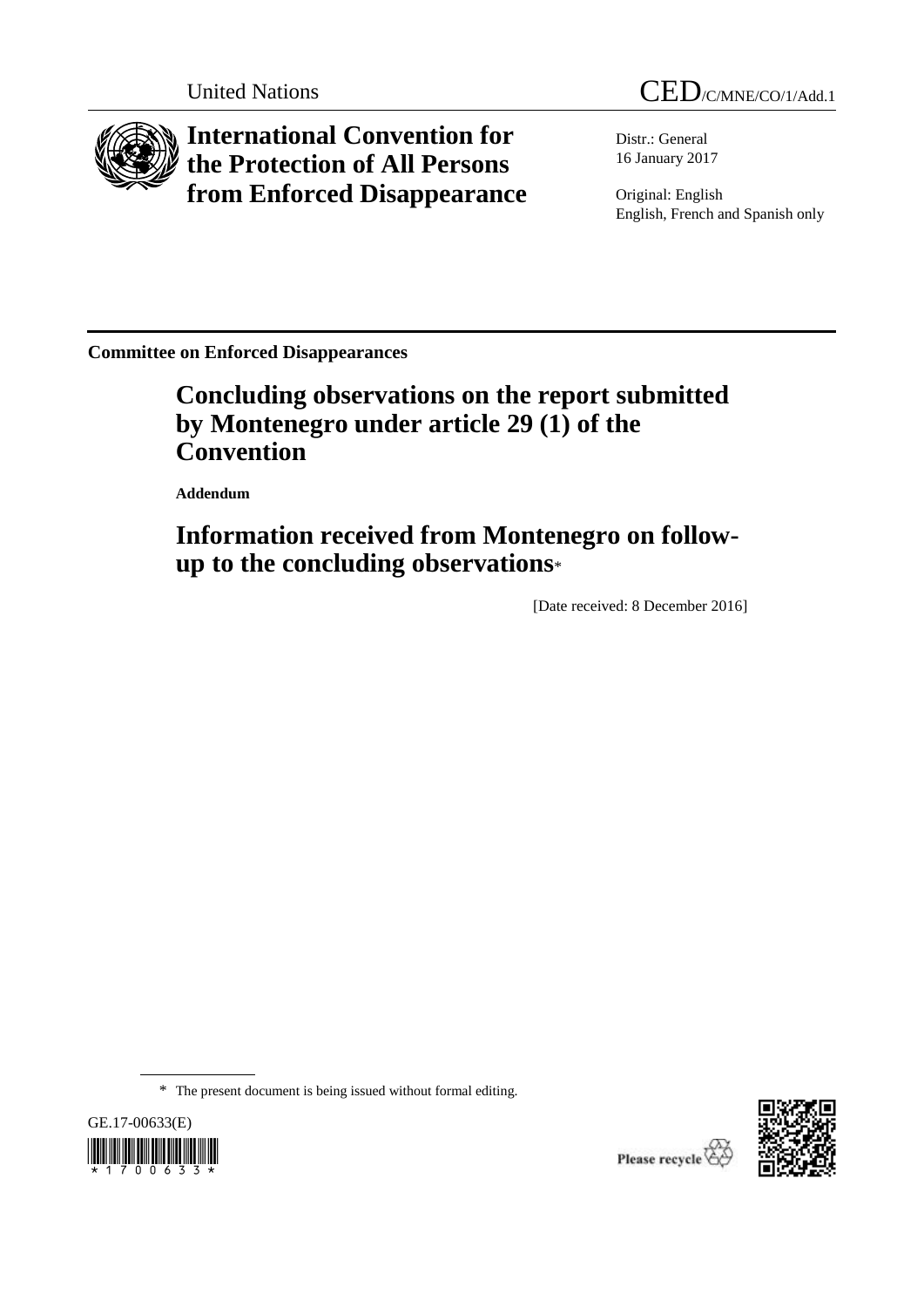## **I. Information relating to paragraph 9 of the concluding observations**

## **Paragraph 9**

**The Committee recommends that the State party adopt the measures necessary to make enforced disappearance an autonomous offence in line with the definition contained in article 2 of the Convention. It further recommends that the offence be punishable by appropriate penalties which take into account its extreme seriousness, and that a system of superior responsibility that is in accordance with article 6 (1) (b) of the Convention be applicable to this offence.**

1. Although the Criminal Code of Montenegro fails to include enforced disappearance as an autonomous offense, it is incorporated in the following crimes: unlawful deprivation of liberty under Article 162, Abduction by Force under Article 164, Crimes against Humanity under Article 427, and War Crimes against Civilians under Article 428 of the Criminal Code.

2. Protected element in a criminal offense under Article 162 is the freedom of human being i.e. the right to the freedom of movement, while the offense is defined as the arrest, keeping in detention, or unlawful deprivation or limitation of the freedom of movement in any other way.

3. The act of commission of the basic form of a criminal offense under Article 164 consists in the removal or retention of a person by force, threat, deceit or by other means. This crime contains the elements of the crime of unlawful deprivation of liberty, coercion and extortion.

4. One of the acts constituting the criminal offense prescribed under Article 427 is "the detention or abduction of persons without disclosing information on it so as to deprive them of legal assistance", while one of the acts constituting the criminal offense under Article 428 is "the unlawful deprivation of liberty and imprisonment."

5. Taking into account the above stated, we are of the opinion that from the criminal justice point of view, the enforced disappearance, as a negative phenomenon, is regulated and sanctioned in Montenegro, and that there is no need to separately prescribe the acts of commission as an autonomous offense. This assessment is also based on the fact that current legislation does not pose any obstacle to the implementation in practice, and the fact that the prescribing of an autonomous offense would not make any substantial changes.

## **II. Information relating to paragraph 25 of the concluding observations**

### **Paragraph 25**

**The Committee recommends that the State party take the measures necessary to ensure that, in practice, all persons deprived of their liberty can communicate without delay with their families or any person of their choosing and have access to an independent lawyer from the very outset of the deprivation of liberty. It also recommends incorporating the right to challenge the legality of a detention into the list of rights that cannot be limited during a state of war or emergency. The State party should also ensure that the information on all persons deprived of their liberty**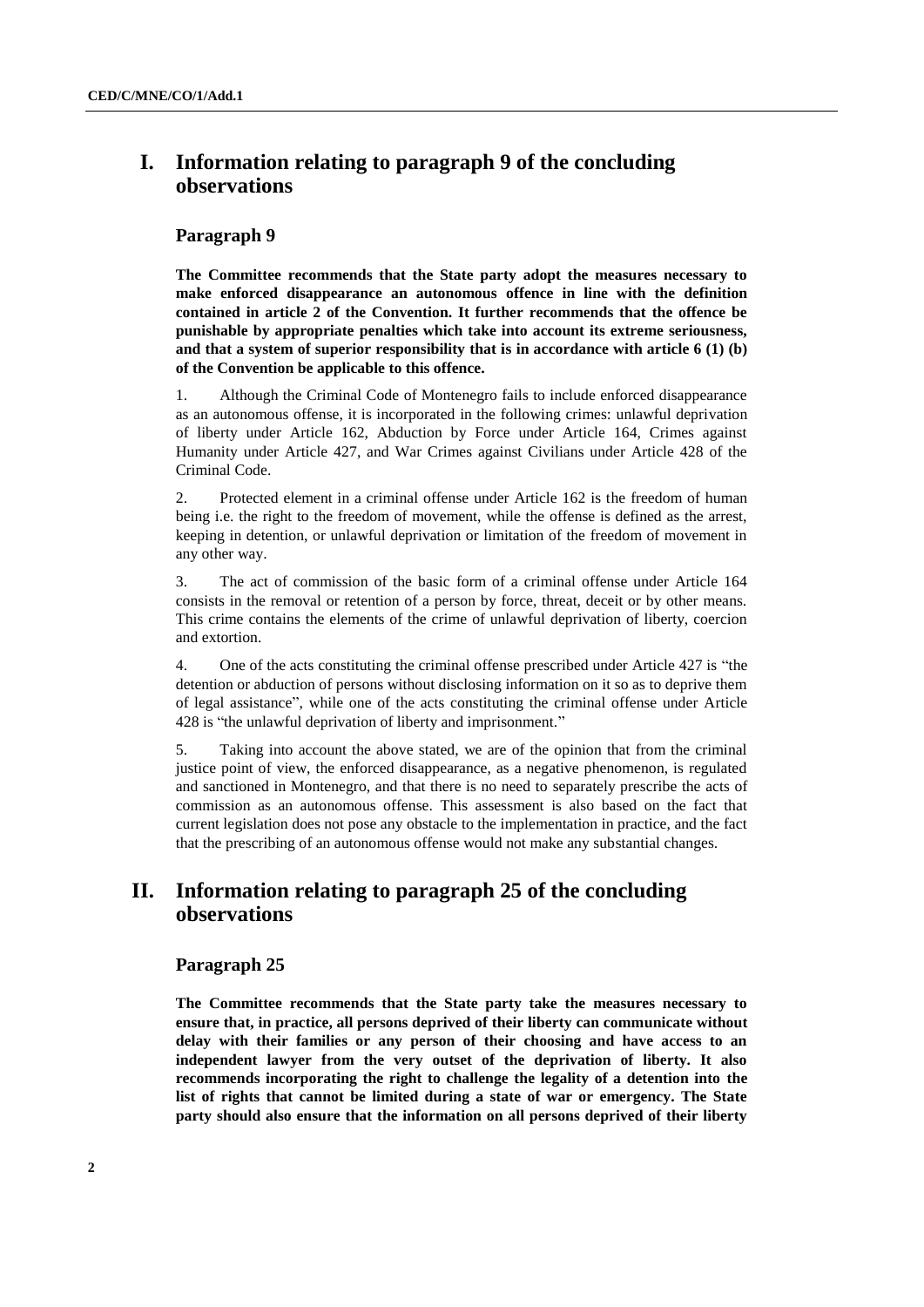### **is effectively entered in registers and/or records in accordance with standard protocols and that the information contained therein includes, as a minimum, that required under article 17 (3) of the Convention.**

6. Montenegro protects the rights and freedoms of persons, while everyone is obliged to respect the rights and freedoms of others. The prohibition of secret detention is a principle protected by the Constitution of Montenegro, as the highest legal act of Montenegro, which stipulates that everyone has the right to personal liberty and that the deprivation of liberty is permitted only for the reasons and in the procedure stipulated by law. A person deprived of liberty must be informed promptly, in a language which understands, about the reasons for apprehension, and shall be made aware that is not obliged to give any statement. At the request of the person deprived of liberty, the authority is obliged to immediately inform the person of choosing of the person deprived of liberty about the deprivation of liberty. A person deprived of liberty shall have the right to defense counsel of its choosing to be present at its interrogation. Also, Montenegrin Constitution expressly prohibits unlawful deprivation of liberty (Article 29). The Constitution stipulates that a person may be detained and kept in custody only on the basis of a decision of the competent court, if there is reasonable doubt that the person has committed a criminal offense, and only if it is necessary to conduct criminal proceedings (Article 30). The Constitution stipulates that a person unlawfully or wrongfully deprived of liberty or wrongfully convicted shall be entitled to compensation of damage from the State (Article 38). The Constitution of Montenegro, under Article 25 states that the right to a remedy and legal aid, compensation for unlawful or illegal deprivation of liberty and ungrounded conviction cannot be limited during the proclaimed state of war or emergency.

7. The principles of the prohibition of secret detention have been confirmed by the Criminal Procedure Code, which stipulates that detention may be ordered only in cases prescribed by this Code, and only if the same purpose cannot be achieved by another measures, and the detention is necessary to ensure the unhindered conduct of the proceedings. It is the duty of all bodies participating in criminal proceedings and of agencies extending legal aid to proceed with particular urgency if the accused is in custody. Throughout the proceedings, detention shall be terminated as soon as the grounds on which it was ordered cease to exist (Article 174). Pursuant to Article 176, detention at the proposal of the authorized prosecutor is ordered by a decision of the competent court, after the preliminary hearing of the accused. The Code explicitly states the grounds for detention (Article 175), regulates the determination of the duration of detention, cancellation of detention, the determination and control of detention after the indictment, the obligation of the notification of detention immediately and not later than 24 hours from the moment of deprivation of liberty, except if the detainee explicitly opposes. The Code stipulates the obligation to respect the personality and dignity of a detainee, as well as its accommodation, rights, correspondence and reception of visits and other procedures related to the detention of persons.

8. The Law on the enforcement of sentences of imprisonment, fines and security measures ("Official Gazette of Montenegro", No. 036/15) stipulates the prohibition of secret detention, providing that a convicted person shall enjoy the protection of the fundamental rights guaranteed by the Constitution, the law and international treaties. An offender, in the course of the enforcement of criminal sanctions, may be deprived of certain rights i.e. its rights may be restricted only to the extent appropriate to the nature and content of such sanctions and in the manner that ensures respect for the personality of the offender and its human dignity (Article 11). This law in Article 4 sets out that acts by which the convicted person is submitted to any form of torture, abuse and humiliation, medical or scientific experiments shall be prohibited and punishable. Unlawful acts are primarily considered procedures that are disproportionate to maintain order and discipline in the organization or organizational unit, or are illegal and may incur suffering or inappropriate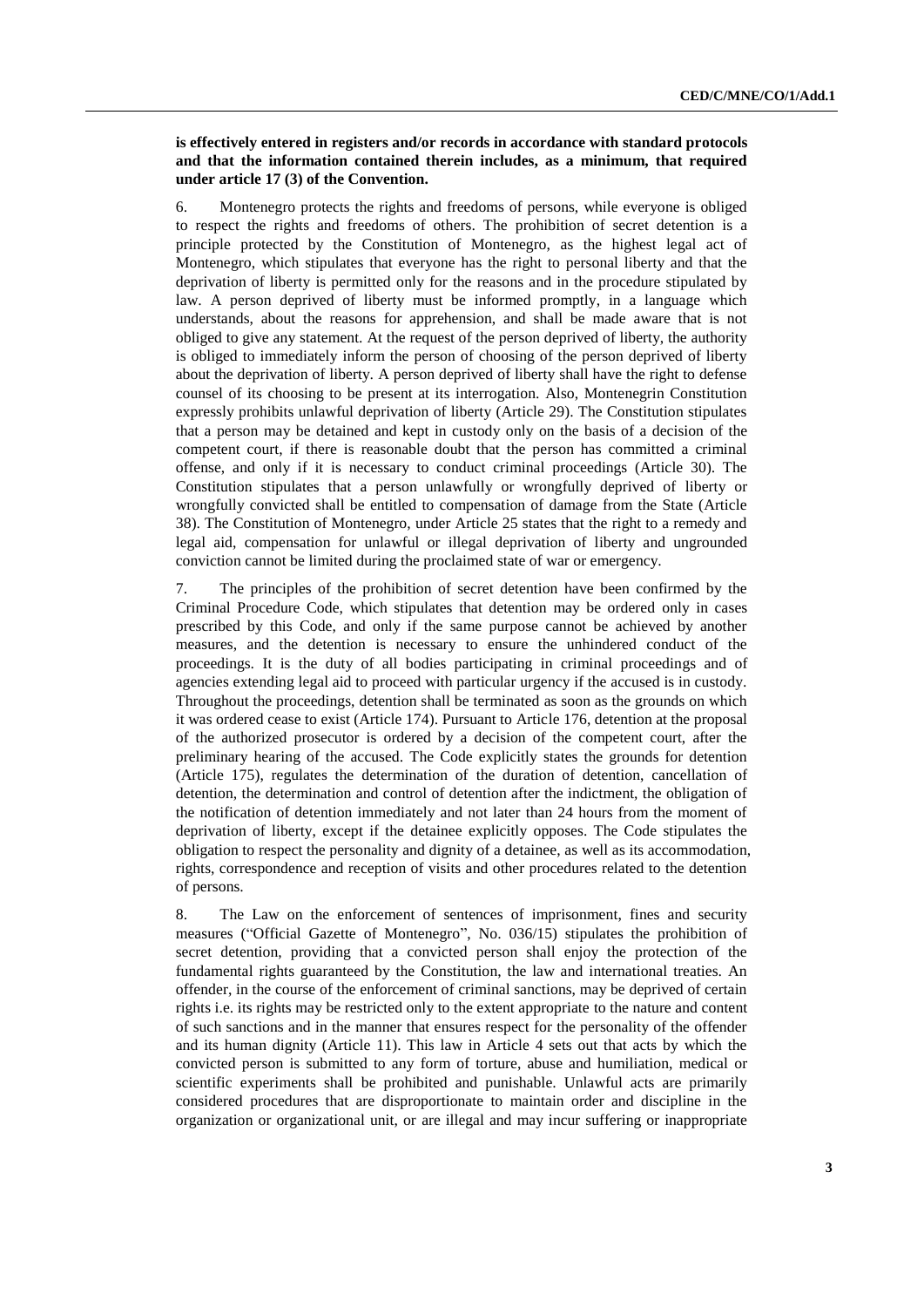restriction of the fundamental rights of a convicted person. A convicted person who has been the victim of prohibited practices shall be entitled to the compensation of damage.

9. The Law on the enforcement of sentences of imprisonment, fines and security measures expressly stipulates the obligation of an organization and of penitentiaries to keep the records and statistics on persons subject to execution of sanctions and detention. The Law on the enforcement of sentences of imprisonment, fines and security measures, as well as bylaws adopted on the basis of the said Law, provide for the admission of detainees, the establishing of their identity, and the like. Thus, Rulebook on the content, method of keeping and storage registers and personal files of prisoners ("Official Gazette of Montenegro", No. 037/16 of 16.06.2016) provides details on the content, method of keeping the registers and storing personal files of prisoners and prisoners who are serving a sentence of imprisonment or a prison sentence of forty years.

10. Register of prisoners contain: ordinal number, the number of personal files of prisoners, prisoners' name, father's name, or the name of the mother if the father is unknown, day, month, year of birth, place and country where the person was born, a unique registration number and nationality, permanent or temporary residence, level of education and qualifications of interest, information on crime, and tackle indicating the name, article, paragraph and the law, the authority that issued the decision, number and date of the decision, information on the type and amount of penalty and security measure, if imposed, information on whether the prisoner volunteered or was brought to the execution of the sentence, the date and time of receipt of the enforcement of the sentence, the time spent in custody, the details of the expiry of the sentence or security measure, the authority that issued the decision, number and date of the decision by which the penalty is modified (amnesty, pardon, a single sentence), and imposed a new penalty, the legal basis (regular discharge, parole, pardon, amnesty) and date of release of the organizational unit of the Institute which is executed prison sentence and a prison sentence of forty years, the fact that the returnee and how many times, remarks (transfer, termination, etc.).

11. Personal file of prisoners include: number; date of entry in the register of prisoners; classification group and whether the returnee; Special features and photos of prisoners (on admission, after five years, ten years later, after 15 years, after 20 years, after 25 years); information on prisoner (name, nickname, surname, father's name, mother's name or if the father is unknown, as well as the maiden name of mother, day, month and year of birth, place, municipality and country of birth, place of residence or temporary residence, ID card number, passport or other documents from which one can determine the identity, gender, nationality, ethnicity (with the prior written consent of the prisoners), religion (with the prior written consent of the prisoners), property, marital status, data on family members and the number of minor children, the level of educational qualifications, occupation prior to the commission of the offense, data on personal matters); details on Sentencing (type and level of fines, type and duration of security measures, if the sanction to the punishment, information on crime or tackle indicating the name, members, attitudes and laws, information about accomplices brief description of the offense, the authority that has decision, number and date of the decision, the time spent in detention, the fact that you are a prisoner volunteered or was escorted to the execution of the sentence, the date and time of imprisonment, information on the expiry and amending the expiration of the sentence or security measures, data on earlier penalties and enforcement (name of the court, number and date of the judgment, the type and level of fines, crime, date and grounds for release from prison, the prison from which he was dismissed, and the name of the body if he was serving a sentence in another country), name of the body which decided, number and date of the decision by which the penalty is modified (amnesty, pardon, a single sentence), and imposed a new penalty, the legal basis (regular discharge, parole, pardon, amnesty) and date of release from prison); data on persons who are entitled to regular visits to a prisoner (name, kinship, permanent or temporary residence, remarks); Passenger description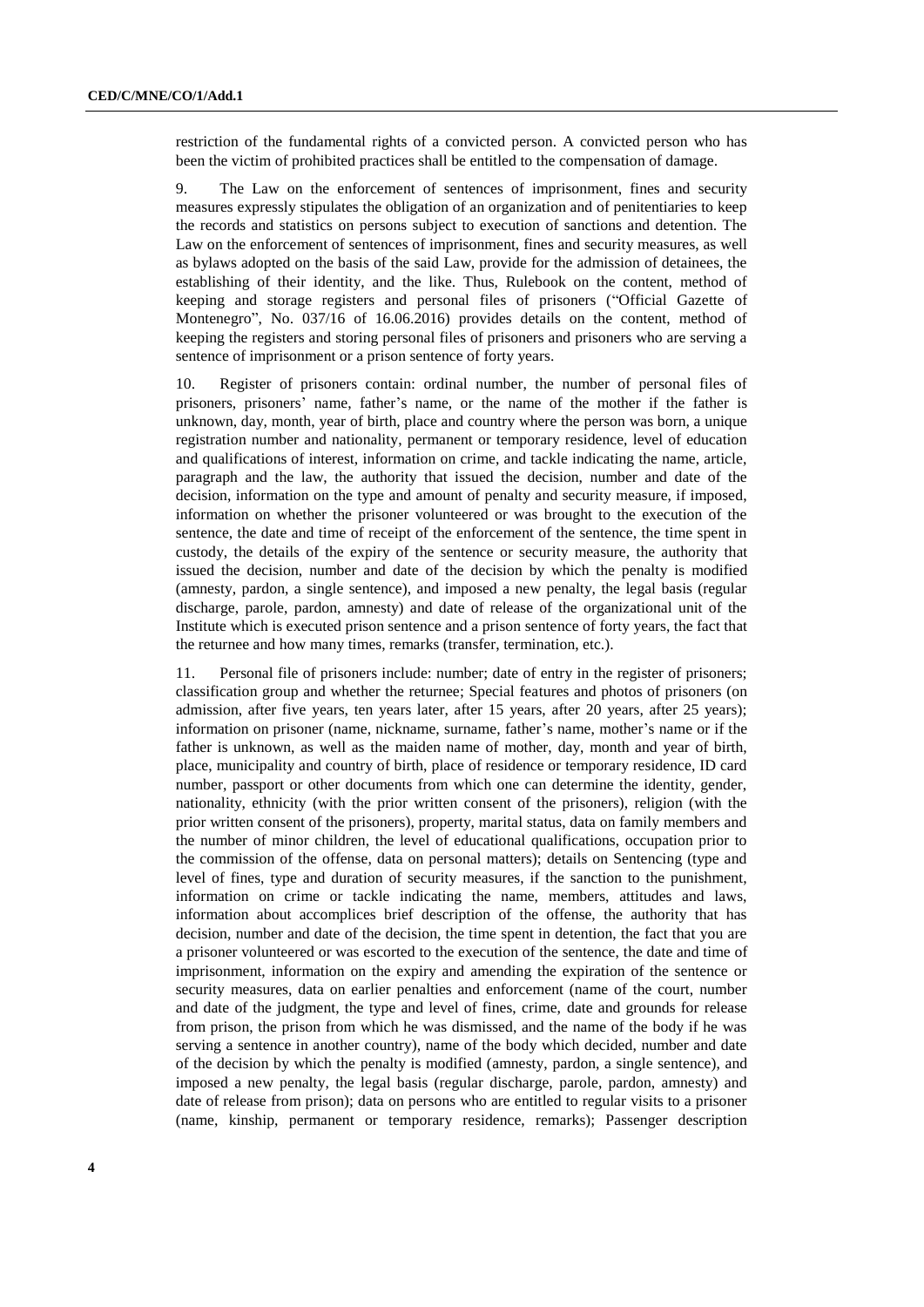prisoners (face shape, hair type and personality, shape of the forehead, the description of the tooth, eye colour, size and shape of the nose, the shape of the ears, chin description profile, distinguishing marks - scars, warts, birthmarks, freckles, tattoos, type and level disability, fingerprints and palm height, development, changes occurred in the physical identity); data on the run, termination penalties and death of prisoners (natural, suicide, killed at large); information on the complaints, applications, appeals and other submissions (date of surrender prison number from the book established, the date of dispatch of the application, subject, where the submission was sent, the date when the response is received, as resolved); information on submissions that are sent to the Department data on behaviour of inmates while incarcerated. Register of prisoners and the personal file of prisoners are kept in written form, and may be maintained in electronic form.

## **III. Information relating to paragraph 29 of the concluding observations**

### **Paragraph 29**

**The State party should consider introducing the legislative amendments necessary to establish a definition of victim that conforms to that contained in article 24 (1) of the Convention in order to ensure the full enjoyment by any individual who has suffered harm as the direct result of an enforced disappearance of the rights set forth in the Convention, in particular the rights to the truth and reparation enshrined in its article 24 (2), 24 (4) and 24 (5).** 

12. As concerns the meaning of the term victim under Article 24, paragraph 1 of the Convention, the Montenegrin Criminal Procedure Code under Article 22 stipulates that the injured parties are those whose personal or property rights of some type were violated or threatened by a criminal offense. The principle of truth and justice is one of the basic principles of a criminal procedure, where the Court, State Prosecutor and other public bodies participating in criminal proceedings must truthfully and completely establish the facts relevant to render a lawful and fair decision, and who should, with the equal attention investigate and establish the facts incriminating the accused and those in its favour.

13. The Code of Criminal Procedure provides procedural and legal measures to protect witnesses from intimidation, special ways of participation and questioning of protected witnesses, which accordingly apply to the participation and hearing of the injured party in criminal proceedings (Arts.120-124). When it comes to communication of decisions in criminal proceedings (judgments, decisions or orders) unless the Criminal Procedure Code provides otherwise, decisions shall be communicated by oral pronouncement to persons having legal interest, if present, or by submitting a certified copy, where they are absent (Article 191).

14. The right to compensation for unlawful conduct is guaranteed by the Constitution of Montenegro prescribing that person unlawfully or wrongfully detained or wrongfully convicted shall be entitled to compensation of damages from the State (Article 38).

15. When it comes to police work, a person who believes that its freedoms and rights have been violated by the performance of police duties or are prejudiced, shall be entitled to judicial protection and compensation of damages, in accordance with the Law on Internal Affairs (Article 17).

16. The Criminal Procedure Code stipulates that a person who is unlawfully or unjustifiably detained or wrongfully convicted shall be entitled to rehabilitation, the right to compensation of damages from the State, as well as other rights established by law (Article